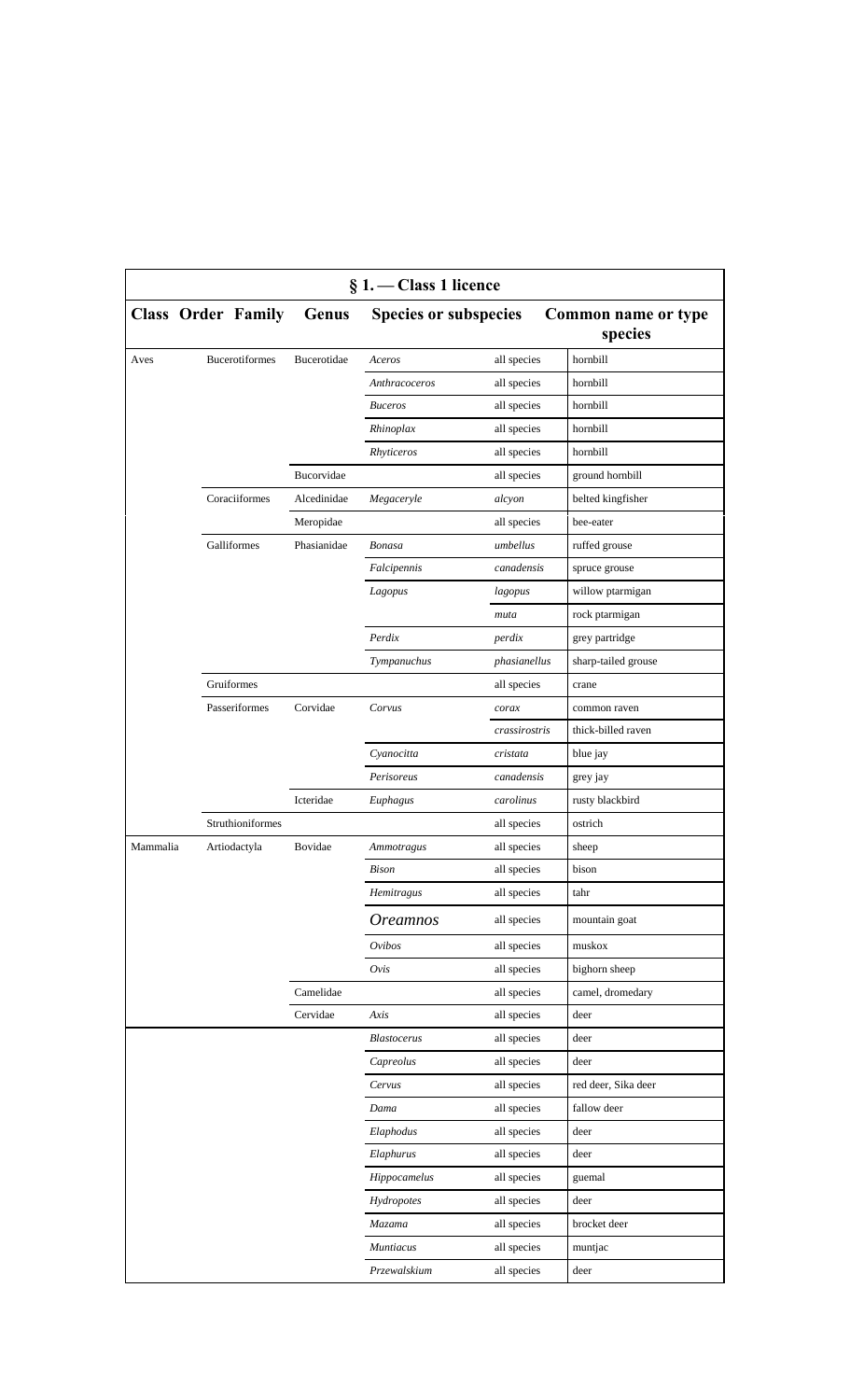|                |                          | Pudu            | all species     | pudu                          |
|----------------|--------------------------|-----------------|-----------------|-------------------------------|
|                |                          | Rucervus        | all species     | deer                          |
|                |                          | Rusa            | all species     | deer                          |
|                | Moschidae                |                 | all species     | musk deer                     |
|                | Suidae                   | Sus             | scrofa          | boar                          |
|                |                          |                 |                 |                               |
| Carnivora      | Canidae                  | <b>Vulpes</b>   | bengalensis     | Bengal fox                    |
|                |                          |                 | chama           | Cape fox                      |
|                |                          |                 | corsac          | corsac fox                    |
|                |                          |                 | ferrilata       | Tibetan sand fox              |
|                |                          |                 | macrotis        | kit fox                       |
|                |                          |                 | pallida         | pale fox                      |
|                |                          |                 | rueppellii      | Rüppell's fox                 |
|                |                          |                 | velox           | swift fox                     |
|                | Felidae                  | Catopuma        | temminckii      | Temminck's cat                |
|                |                          | Felis           | bieti           | Chinese mountain cat          |
|                |                          |                 | chaus           | swamp cat                     |
|                |                          |                 | manul           | Pallas' cat                   |
|                |                          |                 | silvestris      | wildcat                       |
|                |                          | Leopardus       | geoffroyi       | Geoffroy's cat                |
|                |                          |                 | $\it partialis$ | ocelot                        |
|                |                          | Leptailurus     | serval          | serval                        |
|                |                          | Pardofelis      | marmorata       | marbled cat                   |
|                |                          | Prionailurus    | bengalensis     | leopard cat                   |
|                |                          |                 | iriomotensis    | Iriomote cat                  |
|                |                          |                 | viverrinus      | fishing cat                   |
|                |                          | Profelis        | aurata          | African golden cat            |
|                |                          | Puma            | yagouaroundi    | jaguarundi                    |
|                | Procyonidae              | Nasua           | all species     | coati                         |
| Diprotodontia  | Macropodidae             | <b>Macropus</b> | agilis          | agile wallaby                 |
|                |                          |                 | rufogriseus     | red-necked wallaby            |
| Erinaceomorpha | Erinaceidae              | Erinaceus       | all species     | European hedgehog             |
|                |                          | Mesechinus      | all species     | Asian hedgehog                |
| Lagomorpha     | Leporidae                | Lepus           | all species     | hare                          |
|                |                          | Sylvilagus      | floridanus      | eastern cottontail            |
|                |                          |                 | transitionalis  | New England cottontail rabbit |
| Perissodactyla | Equidae                  | Equus           | przewalskii     | Przewalski's horse            |
| Rodentia       | Cricetidae               | Dicrostonyx     | groenlandicus   | northern collared lemming     |
|                |                          |                 | torquatus       | Arctic lemming                |
|                |                          | Lagurus         | all species     | lemming                       |
|                |                          | Lemmus          | all species     | lemming                       |
|                |                          | <b>Microtus</b> | gregalis        | narrow-headed vole            |
|                |                          |                 | oeconomus       | tundra vole                   |
|                |                          | Myopus          | all species     | lemming                       |
|                |                          | Ondatra         | all species     | muskrat                       |
|                |                          | Peromyscus      | all species     | mouse                         |
|                | Erethizontidae Erethizon |                 | all species     | North American porcupine      |
|                |                          |                 |                 | Old World porcupine           |
|                | Hystricidae              |                 | all species     |                               |
|                | Muridae                  | Apodemus        | all species     | field mouse                   |
|                |                          | <b>Micromys</b> | all species     | rat                           |
|                | Sciuridae                | Cynomys         | all species     | prairie dog                   |
|                |                          | Marmota         | all species     | groundhog                     |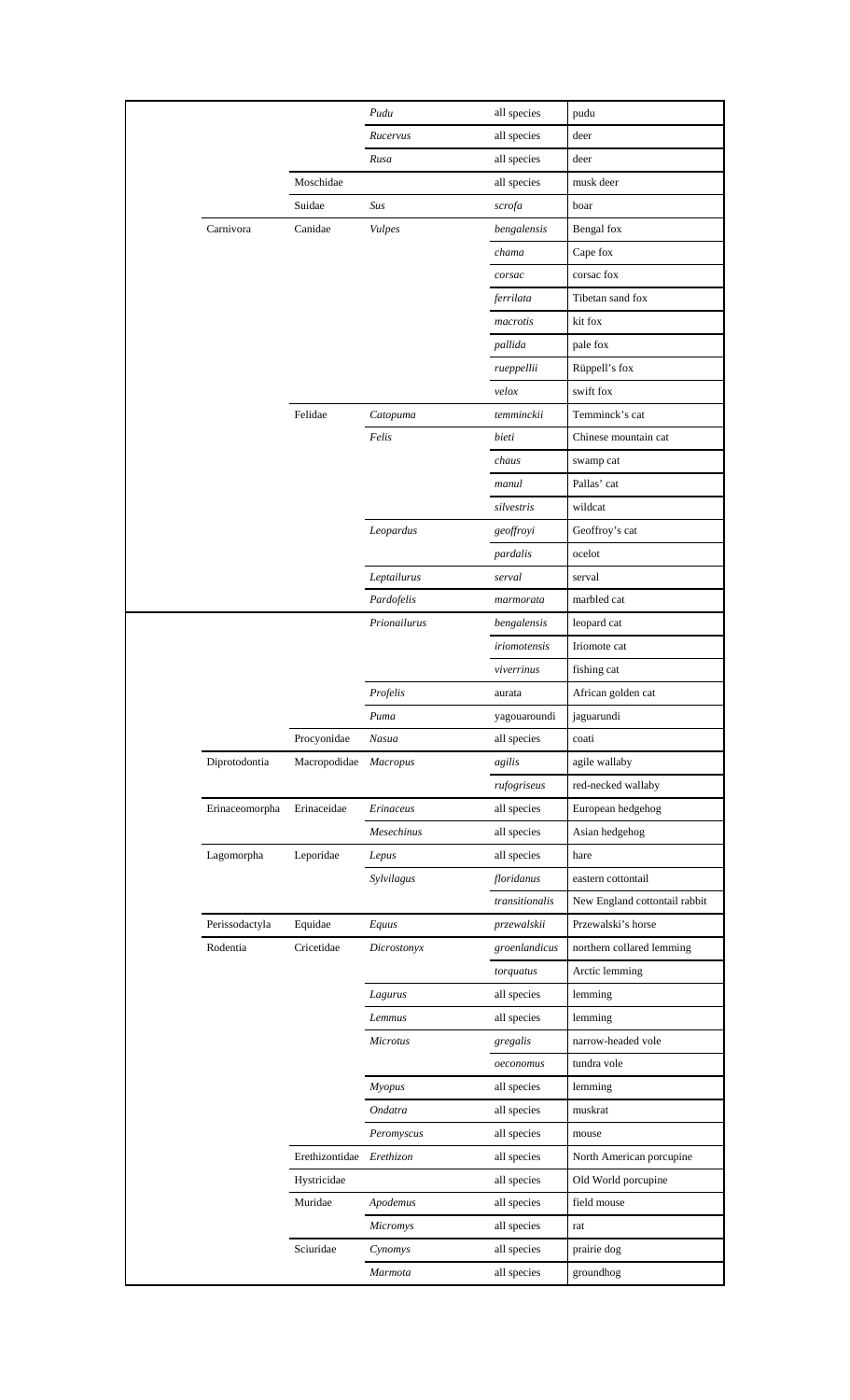|          |              |             | Pteromys     | all species        | flying squirrel          |
|----------|--------------|-------------|--------------|--------------------|--------------------------|
|          | Soricomorpha |             |              | all species        | small insectivore, shrew |
| Reptilia | Squamata     | Boidae      | Eunectes     | murinus            | green anaconda           |
|          |              | Pythonidae  | Malayopython | reticulatus        | reticulated python       |
|          |              |             | Python       | bivittatus         | Burmese python           |
|          |              |             |              | molurus            | Indian rock python       |
|          |              |             |              | sebae              | African rock python      |
|          |              |             | Simalia      | amethistina        | amethystine python       |
|          | Testudines   | Chelydridae | Chelydra     | serpentina         | snapping turtle          |
|          |              | Emydidae    | Chrysemys    | picta<br>marginata | midland painted turtle   |

|              | § 2. – Class 2 to class 6 licences |                 |                |                                 |                                       |  |
|--------------|------------------------------------|-----------------|----------------|---------------------------------|---------------------------------------|--|
| <b>Class</b> | Order                              | Family          | Genus          | <b>Species or</b><br>subspecies | <b>Common name or</b><br>type species |  |
| Aves         | Apodiformes                        |                 |                | all species                     | swift, hummingbird                    |  |
|              | <b>Bucerotiformes</b>              | Bucerotidae     | Aceros         | all species                     | hornbill                              |  |
|              |                                    |                 | Anthracoceros  | all species                     | hornbill                              |  |
|              |                                    |                 | <b>Buceros</b> | all species                     | hornbill                              |  |
|              |                                    |                 | Rhinoplax      | all species                     | hornbill                              |  |
|              |                                    |                 | Rhyticeros     | all species                     | hornbill                              |  |
|              |                                    | Bucorvidae      |                | all species                     | ground hornbill                       |  |
|              | Caprimulgiformes                   | Caprimulgidae   |                | all species                     | nightjars                             |  |
|              |                                    | Steatornithidae |                | all species                     | oilbird                               |  |
|              | Casuariiformes                     | Casuariidae     |                | all species                     | cassowary                             |  |
|              | Charadriiformes                    |                 |                | all species                     | shorebird                             |  |
|              | Ciconiiformes                      |                 |                | all species                     | stork                                 |  |
|              | Coraciiformes                      | Alcedinidae     | Megaceryle     | alcyon                          | belted kingfisher                     |  |
|              |                                    | Meropidae       |                | all species                     | bee-eater                             |  |
|              |                                    | Todidae         |                | all species                     | tody                                  |  |
|              | Galliformes                        | Phasianidae     | Bonasa         | umbellus                        | ruffed grouse                         |  |
|              |                                    |                 | Falcipennis    | canadensis                      | spruce grouse                         |  |
|              |                                    |                 | Lagopus        | lagopus                         | willow ptarmigan                      |  |
|              |                                    |                 |                | muta                            | rock ptarmigan                        |  |
|              |                                    |                 | Perdix         | perdix                          | grey partridge                        |  |
|              |                                    |                 | Tympanuchus    | phasianellus                    | sharp-tailed grouse                   |  |
|              | Gaviiformes                        |                 |                | all species                     | loon                                  |  |
|              | Gruiformes                         |                 |                | all species                     | crane                                 |  |
|              | Passeriformes                      | Corvidae        | Corvus         | corax                           | common raven                          |  |
|              |                                    |                 |                | crassirostris                   | thick-billed raven                    |  |
|              |                                    |                 | Cyanocitta     | cristata                        | blue jay                              |  |
|              |                                    |                 | Perisoreus     | canadensis                      | grey jay                              |  |
|              |                                    | Icteridae       | Euphagus       | carolinus                       | rusty blackbird                       |  |
|              | Pelecaniformes                     |                 |                | all species                     | pelican, heron, egret                 |  |
|              | Phoenicopteriformes                |                 |                | all species                     | flamingo                              |  |
|              | Struthioniformes                   |                 |                | all species                     | ostrich                               |  |
|              | Suliformes                         |                 |                | all species                     | gannet, booby, cormorant              |  |
|              | Mammalia Afrosoricida              | Chrysochloridae |                | all species                     | mole                                  |  |
|              | Artiodactyla                       | Bovidae         | Addax          | all species                     | addax                                 |  |
|              |                                    |                 | Aepyceros      | all species                     | impala                                |  |
|              |                                    |                 | Alcelaphus     | all species                     | hartebeest                            |  |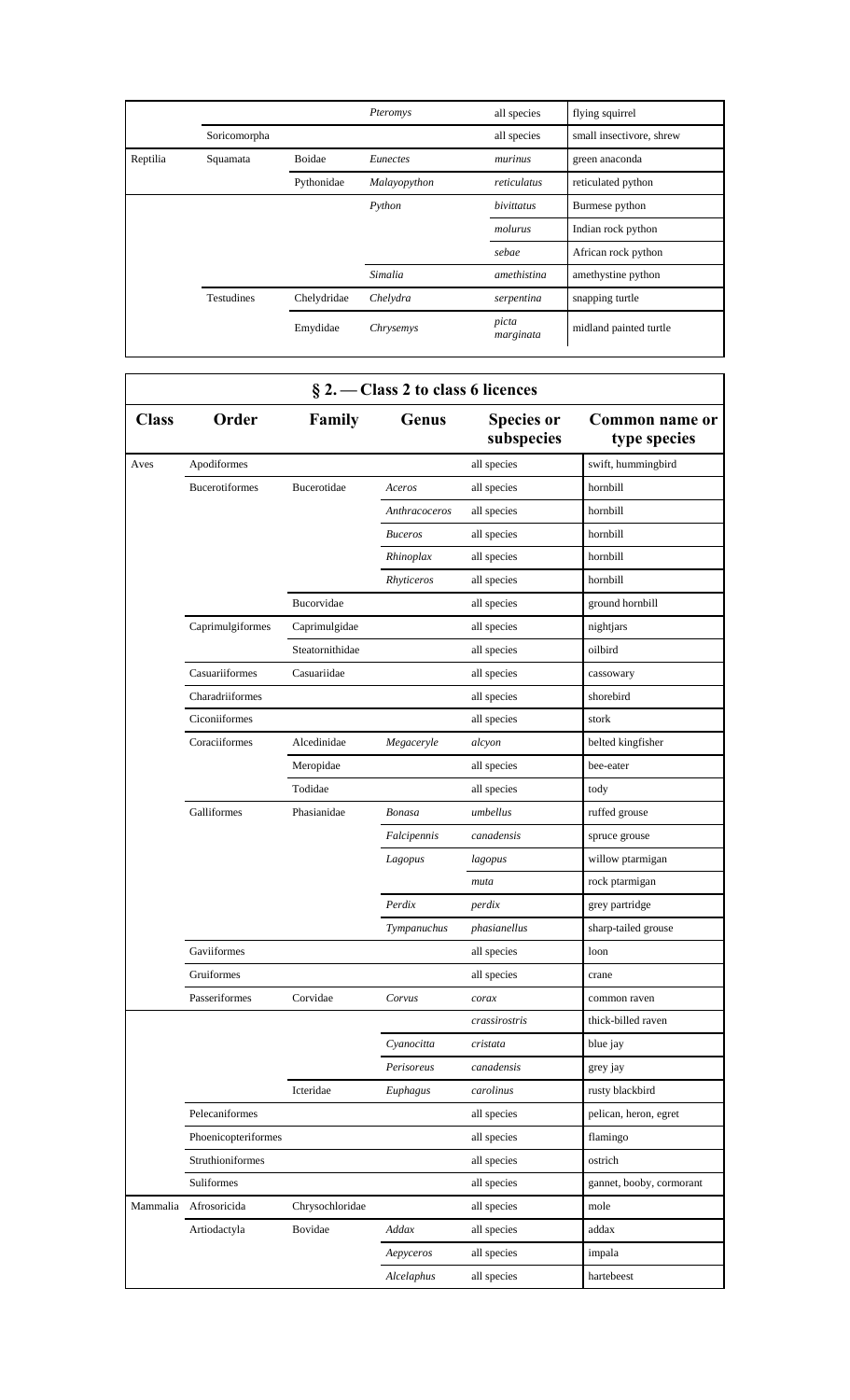|           | Ammodorcas         | all species | antelope               |
|-----------|--------------------|-------------|------------------------|
|           | Ammotragus         | all species | sheep                  |
|           | Antidorcas         | all species | springbok              |
|           | Antilope           | all species | antelope               |
|           | <b>Beatragus</b>   | all species | hirola                 |
|           | <b>Bison</b>       | all species | bison                  |
|           | <b>Bos</b>         | all species | beef, wild yak         |
|           | <b>Boselaphus</b>  | all species | nilgai                 |
|           | <b>Bubalus</b>     | all species | anoa, buffalo          |
|           | <b>Budorcas</b>    | all species | takin                  |
|           | Capricornis        | all species | serow                  |
|           | Cephalophus        | all species | duiker                 |
|           | Connochaetes       | all species | wildebeest             |
|           | Damaliscus         | all species | topi                   |
|           | Dorcatragus        | all species | beira                  |
|           | Eudorcas           | all species | gazelle                |
|           | Gazella            | all species | gazelle                |
|           | Hemitragus         | all species | tahr                   |
|           | Hippotragus        | all species | antelope, sable        |
|           | Kobus              | all species | kob, puku              |
|           | Litocranius        | all species | gazelle                |
|           | Nanger             | all species | gazelle                |
|           | Neotragus          | all species | antelope, suni         |
|           | <b>Oreamnos</b>    | all species | mountain goat          |
|           | <b>Oreotragus</b>  | all species | klipspringer           |
|           | Oryx               | all species | oryx                   |
|           | Ourebia            | all species | oribi                  |
|           | Ovibos             | all species | muskox                 |
|           | Ovis               | all species | bighorn sheep          |
|           | Pantholops         | all species | antelope               |
|           | Pelea              | all species | pelea                  |
|           | Procapra           | all species | gazelle                |
|           | Pseudois           | all species | bharal                 |
|           | Pseudoryx          | all species | saola                  |
|           | Raphicerus         | all species | grysbok, steenbok      |
|           | Redunca            | all species | kob, nagor             |
|           | Saiga              | all species | saiga                  |
|           | Sylvicapra         | all species | duiker                 |
|           | Syncerus           | all species | buffalo                |
|           | Taurotragus        | all species | eland                  |
|           | Tetracerus         | all species | antelope               |
|           | Tragelaphus        | all species | bongo, bushbuck, nyala |
| Camelidae |                    | all species | camel, dromedary       |
| Cervidae  | Axis               | all species | deer                   |
|           | <b>Blastocerus</b> | all species | deer                   |
|           | Capreolus          | all species | deer                   |
|           | Cervus             | all species | red deer, Sika deer    |
|           | Dama               | all species | fallow deer            |
|           | Elaphodus          | all species | deer                   |
|           | Elaphurus          | all species | deer                   |
|           | Hippocamelus       | all species | guemal                 |
|           |                    |             |                        |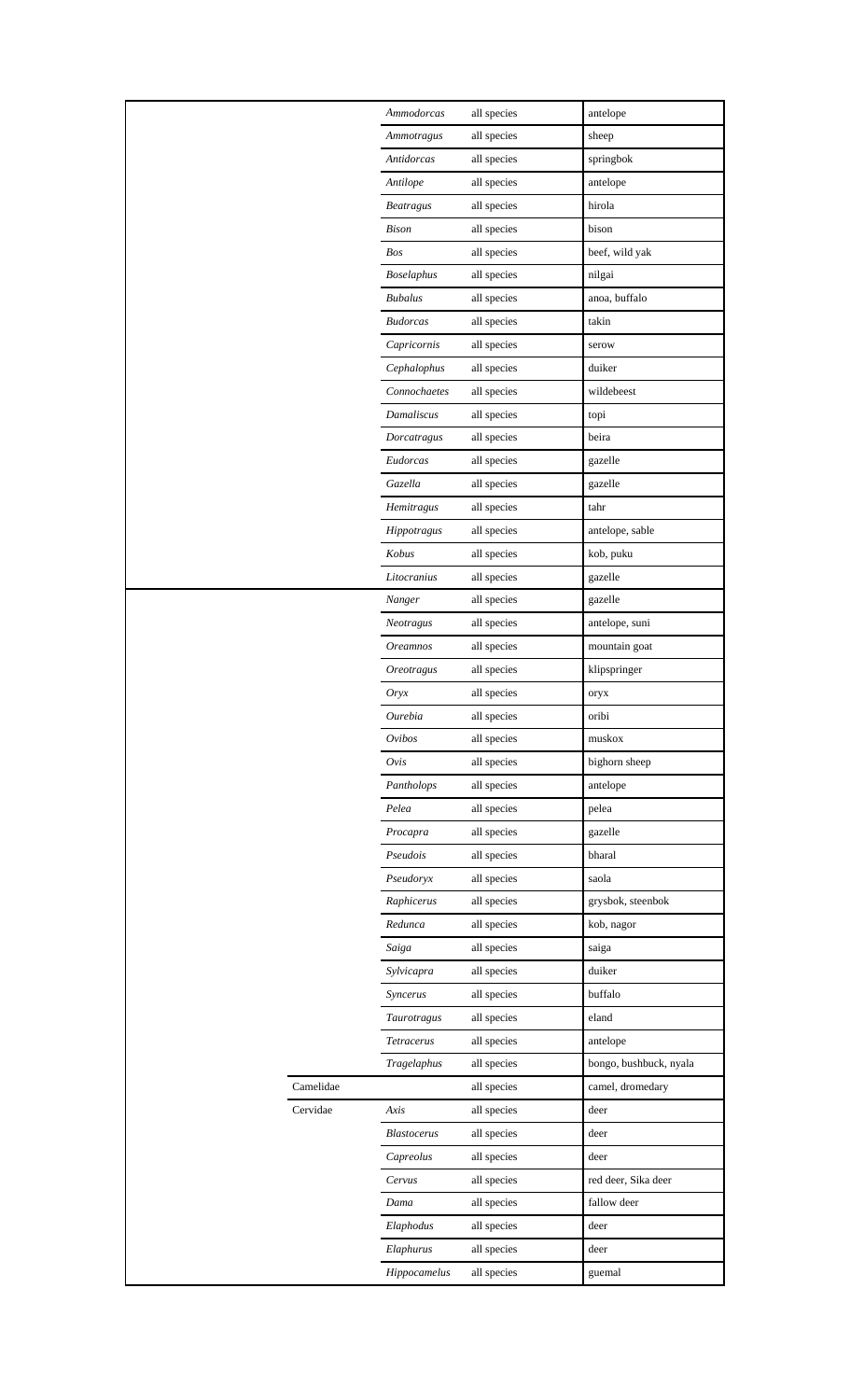|                |              | Hydropotes       | all species      | deer                                |
|----------------|--------------|------------------|------------------|-------------------------------------|
|                |              | Mazama           | all species      | brocket deer                        |
|                |              | <b>Muntiacus</b> | all species      | muntjac                             |
|                |              | Przewalskium     | all species      | deer                                |
|                |              | Pudu             | all species      | pudu                                |
|                |              | Rucervus         | all species      | deer                                |
|                |              | Rusa             | all species      | deer                                |
|                | Moschidae    |                  | all species      | musk deer                           |
|                | Suidae       |                  | all species      | warthog, boar                       |
| Carnivora      | Canidae      | Atelocynus       | microtis         | small-eared fox                     |
|                |              | Canis            | adustus          | side-striped jackal                 |
|                |              |                  | aureus           | golden jackal                       |
|                |              |                  | mesomelas        | black-backed jackal                 |
|                |              | Pardofelis       | marmorata        | marbled cat                         |
|                |              | Otocyon          | megalotis        | bat-eared fox                       |
|                |              | <b>Vulpes</b>    | bengalensis      | Bengal fox                          |
|                |              |                  | chama            | Cape fox                            |
|                |              |                  |                  |                                     |
|                |              |                  | corsac           | corsac fox                          |
|                |              |                  | ferrilata        | Tibetan sand fox                    |
|                |              |                  | macrotis         | kit fox                             |
|                |              |                  | pallida          | pale fox                            |
|                |              |                  | rueppellii       | Rüppell's fox                       |
|                |              |                  | velox            | swift fox                           |
|                | Felidae      | Caracal          | caracal          | caracal                             |
|                |              | Catopuma         | $t$ emmincki $i$ | Temminck's cat                      |
|                |              | Felis            | bieti            | Chinese mountain cat                |
|                |              |                  | chaus            | swamp cat                           |
|                |              |                  | manul            | Pallas' cat                         |
|                |              |                  | silvestris       | wildcat                             |
|                |              | Leopardus        | geoffroyi        | Geoffroy's cat                      |
|                |              |                  | pardalis         | ocelot                              |
|                |              | Leptailurus      | serval           | serval                              |
|                |              | Parfofelis       | marmorata        | marbled cat                         |
|                |              | Prionailurus     | bengalensis      | leopard cat                         |
|                |              |                  | iriomotensis     | Iriomote cat                        |
|                |              |                  | viverrinus       | fishing cat                         |
|                |              | Profelis         | aurata           | African golden cat                  |
|                |              | Puma             | yagouaroundi     | jaguarundi                          |
|                | Mustelidae   |                  | all species      | weasel, otter, mink                 |
|                | Procyonidae  | Nasua            | all species      | coati                               |
|                | Viverridae   | <b>Arctictis</b> | all species      | binturong                           |
|                |              | Civettictis      | all species      | civet                               |
|                |              | Cynogale         | all species      | civet                               |
|                |              | Macrogalidia     | all species      | civet                               |
|                |              | Paguma           | all species      | civet                               |
|                |              | Viverra          | all species      | civet                               |
| Diprotodontia  | Macropodidae |                  | all species      | kangaroo, wallaby, tree<br>kangaroo |
|                | Vombatidae   |                  | all species      | wombat                              |
| Erinaceomorpha | Erinaceidae  | Erinaceus        | all species      | European hedgehog                   |
|                |              | Mesechinus       | all species      | Asian hedgehog                      |
| Lagomorpha     | Leporidae    | Lepus            | all species      | hare                                |
|                |              |                  |                  |                                     |